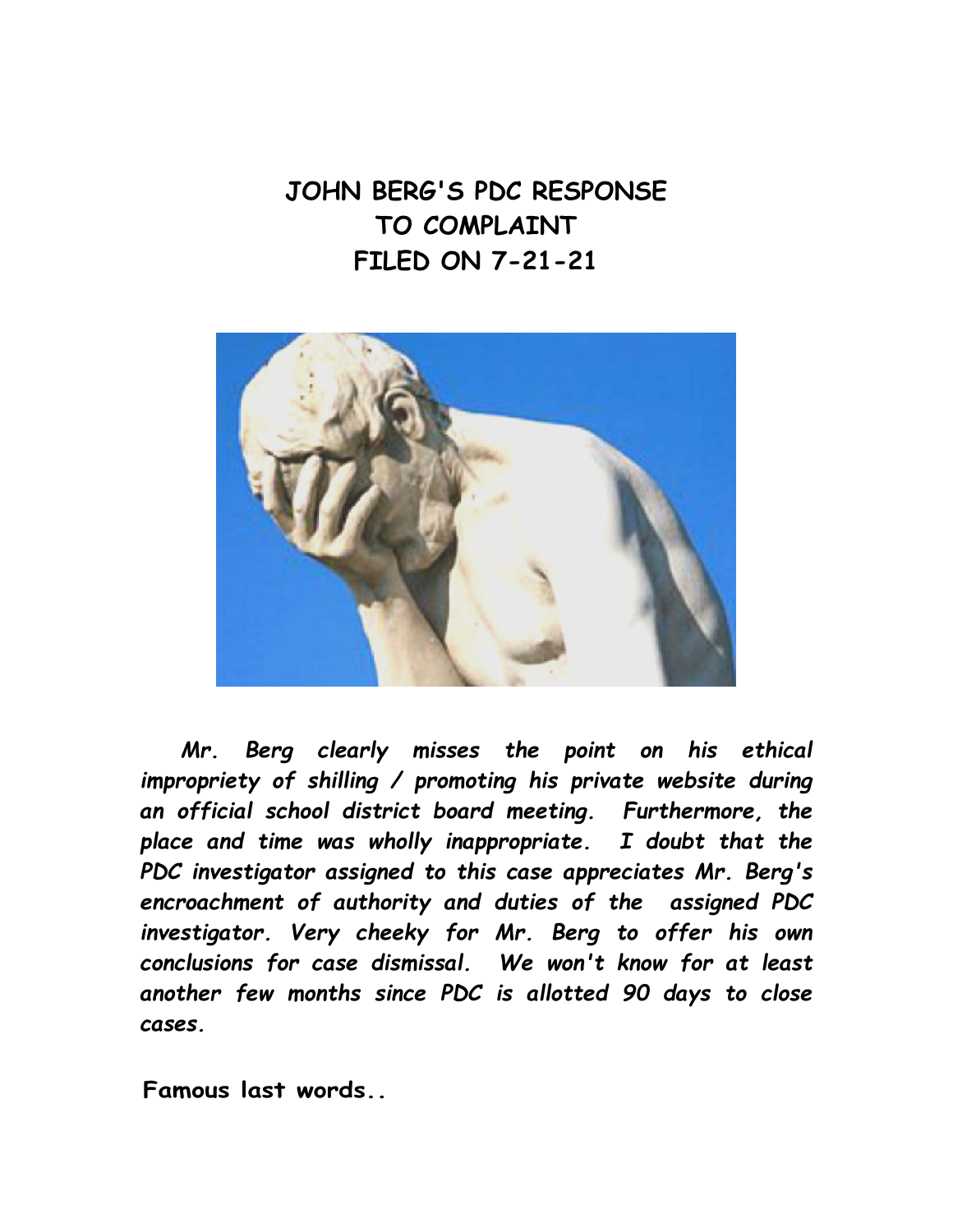**"I trust that the foregoing is sufficient information to have the complaints dismissed".**



**John R. Berg** 

*Find Mr. Berg's complete 'manifesto response' appended below.*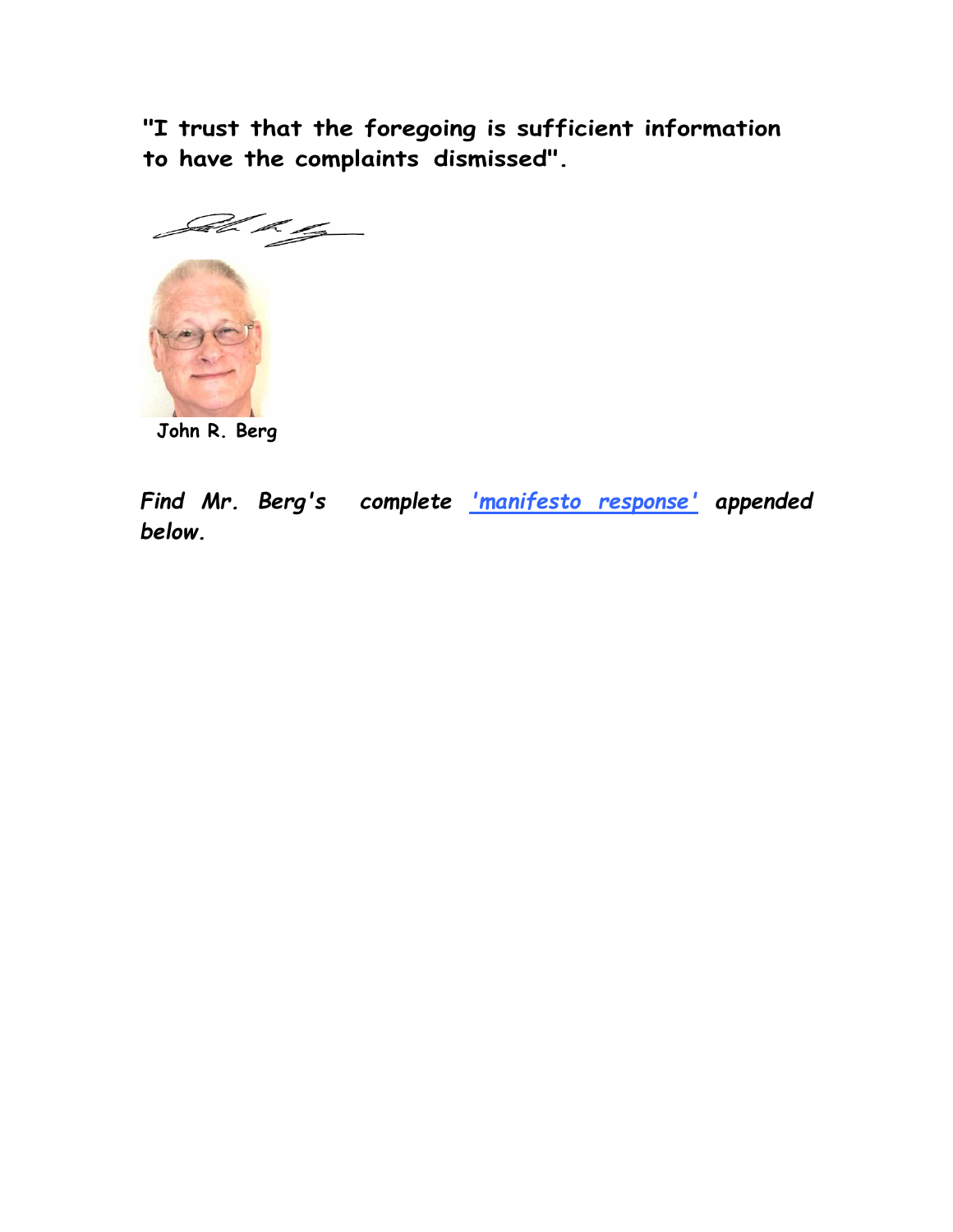PO Box 112 Southworth WA 98386-0112 July 28, 2021

Tabitha Townsend Compliance Coordinator Public Disclosure Commission PO Box 40908 Olympia WA 98504-0908

RE: Case Number 95960

This constitutes my denial of and response to the allegations in Case Number 95960.

## Allegation One: Violation of RCW 42.17A.320 for failure to disclose sponsor identification on website

The complaint from David Kimble included the following links to the website(s) in question:

https://drive.google.com/file/d/1a0fDgJ5af4HUVPmpHyNKqS6QLRf1XGTH/view

https://skschools.info

The first link provided by Mr. Kimble clearly shows the following at the top of the webpage:

This webpage represents John R. Berg's personal views and opinions and is not intended to speak for the South Kitsap School District nor for its Board of Directors.

John R. Berg is solely responsible for the content of this website.

At the bottom of that same page is the following:

Who pays for this webpage?

The domain name Berg4SK.org is paid for by John Berg Campaign Committee PO Box 112 Southworth, WA 98286-0112

The website JohnRBerg.com is a commercial website paid for by John R. Berg. This webpage is an appendage to that website at no additional cost.

The second link to the current website provided by Mr. Kimble clearly shows the following on first page:

> This is a private website maintained by John R. Berg for the stakeholders of the South Kitsap School District.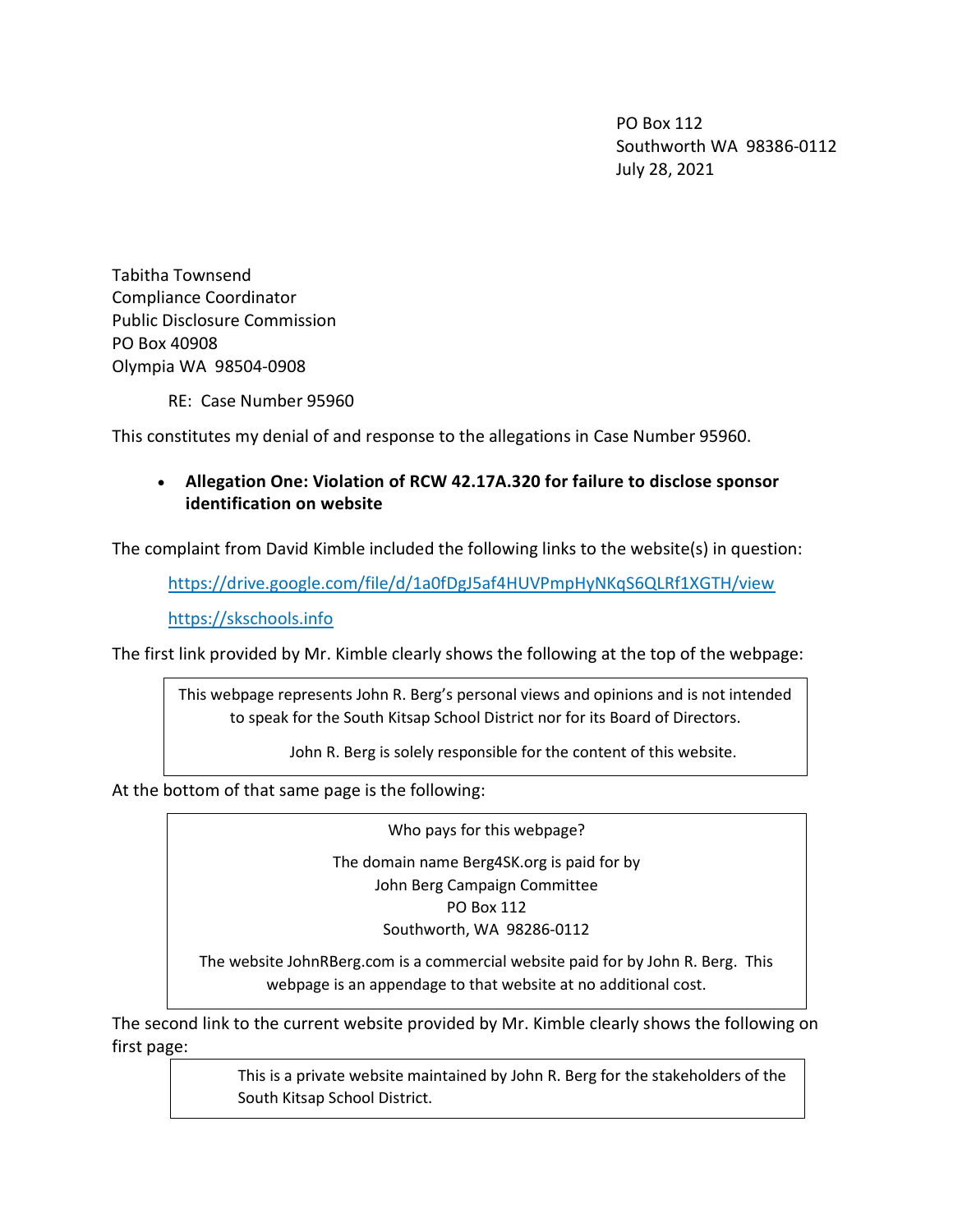Later on the front page is the following:

About this Website This website will be used for communication from John R. Berg to the public outside of official School District channels. This webpage represents John R. Berg's personal views and opinions and is not intended to speak for the South Kitsap School District nor for its Board of Directors. John R. Berg is solely responsible for the content of this website. See also Why this Website The site is paid for as a public service by the John Berg Campaign Committee (a committee of one) PO Box 112, Southworth, WA 98386-0112

At the bottom of every page of the website is:

COPYRIGHT © 2021 JOHN BERG CAMPAIGN COMMITTEE - ALL RIGHTS RESERVED

The site was originally developed as a separate page on the commercial page www.JohnRBerg.com. The domain name from the 2019 election campaign, Berg4SK.org, was set to redirect to the single page on the parent JohnRBerg.com website. Within about two weeks, after realizing that the two should be separated, a second domain name SKSchools.info was obtained and the material relating to the South Kitsap Schools was moved to the separate website, SKSchool.info. The Berg4SK.org domain then redirected to the new site.

The renewal of the domain name Berg4SK.org and the new domain name SKSchools.info, together with the website development subscription was paid for by the John Berg Campaign Committee. An additional C-1 report was filed April 27, 2021, with the PDC in relation to the possible 2023 re-election campaign.

There is now no link from the SKSchools.info website to the JohnRBerg.com website except for one reference on a "Fireside Chat" page where the application of Robert's Rules of Order to school board meetings is discussed. The reference is as follows:

> While this is not a commercial plug, more information on my work as a PRP and parliamentary procedure in general can be found on my personal website. (With all the time I put into the School Board, I'm not making much money as a parliamentarian anyway.)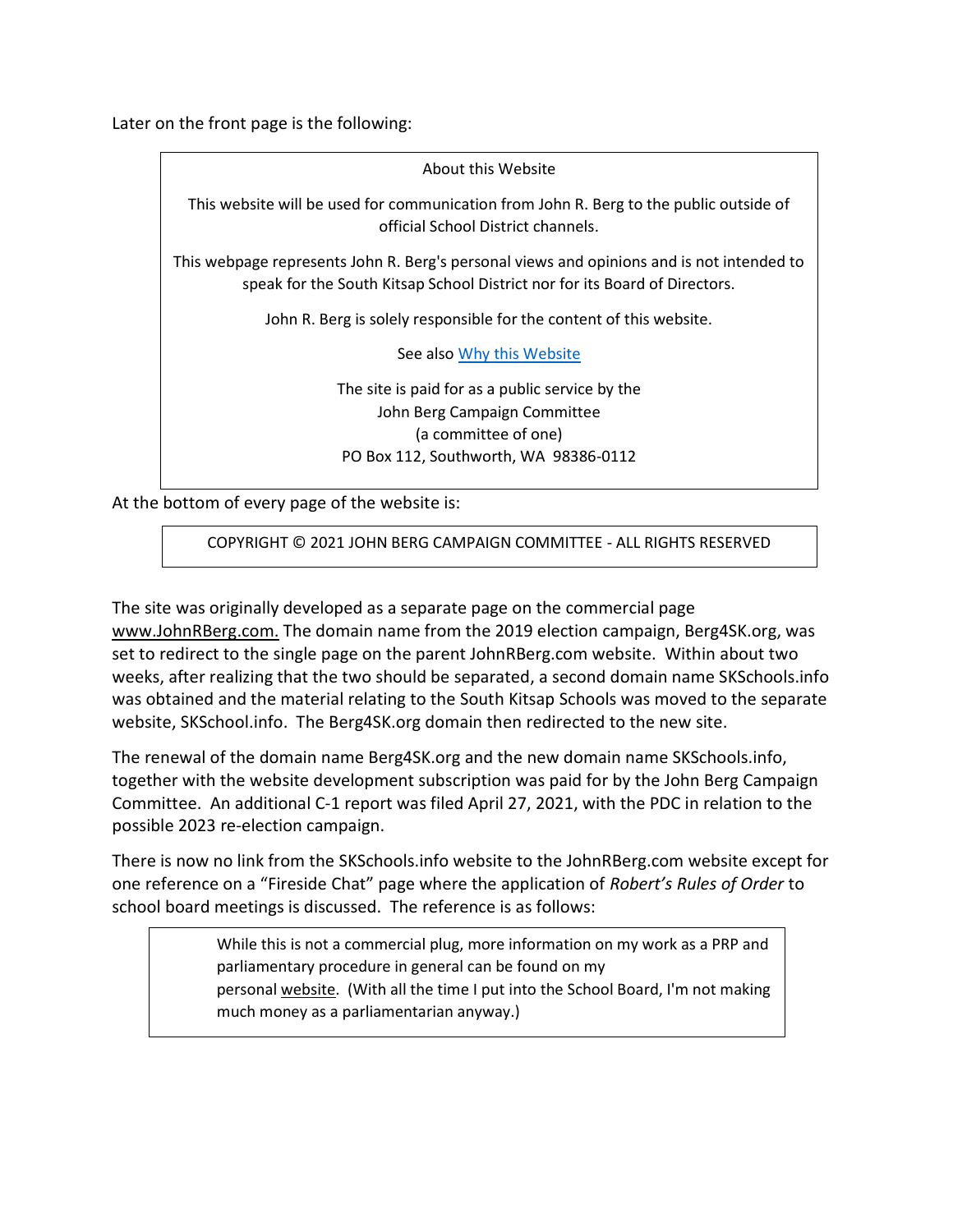## Allegation Two: Violation of RCW 42.17A.555 for misuse of public facilities, during public official meeting

Mr. Kimble alleges that a statement made during a public school board meeting on May 19, 2021 violated state law. However, RCW 42.17A.555 specifically exempts action taken at a public meeting. It reads, with emphasis added:

No elective official nor any employee of his or her office nor any person appointed to or employed by any public office or agency may use or authorize the use of any of the facilities of a public office or agency, directly or indirectly, for the purpose of assisting a campaign for election of any person to any office or for the promotion of or opposition to any ballot proposition. Facilities of a public office or agency include, but are not limited to, use of stationery, postage, machines, and equipment, use of employees of the office or agency during working hours, vehicles, office space, publications of the office or agency, and clientele lists of persons served by the office or agency. However, this does not apply to the following activities:

(1) Action taken at an open public meeting by members of an elected legislative body or by an elected board, council, or commission of a special purpose district including, but not limited to, fire districts, public hospital districts, library districts, park districts, port districts, public utility districts, school districts, sewer districts, and water districts, to express a collective decision, or to actually vote upon a motion, proposal, resolution, order, or ordinance, or to support or oppose a ballot proposition so long as (a) any required notice of the meeting includes the title and number of the ballot proposition, and (b) members of the legislative body, members of the board, council, or commission of the special purpose district, or members of the public are afforded an approximately equal opportunity for the expression of an opposing view;

(2) A statement by an elected official in support of or in opposition to any ballot proposition at an open press conference or in response to a specific inquiry;

## (3) Activities which are part of the normal and regular conduct of the office or agency.

(4) This section does not apply to any person who is a state officer or state employee as defined in RCW 42.52.010.

"Action" is not defined in RCW 42.17A, but a related statute, RCW 42.20.020(3), the Open Public Meetings Act, defines "action" as "the transaction of the official business of a public agency by a governing body including but not limited to receipt of public testimony, deliberations, discussions, considerations, reviews, evaluations, and final actions."

The context of statement in question was during the Linkages portion of the agenda, in which the individual Board members report on their activities and relationships with the community and other stakeholders. Director Daily had just announced that he communicated with stakeholders by holding office hours at the District headquarters (a clear use of public facilities) on the Tuesday morning before Board meetings. The subsequent discussion was follows: